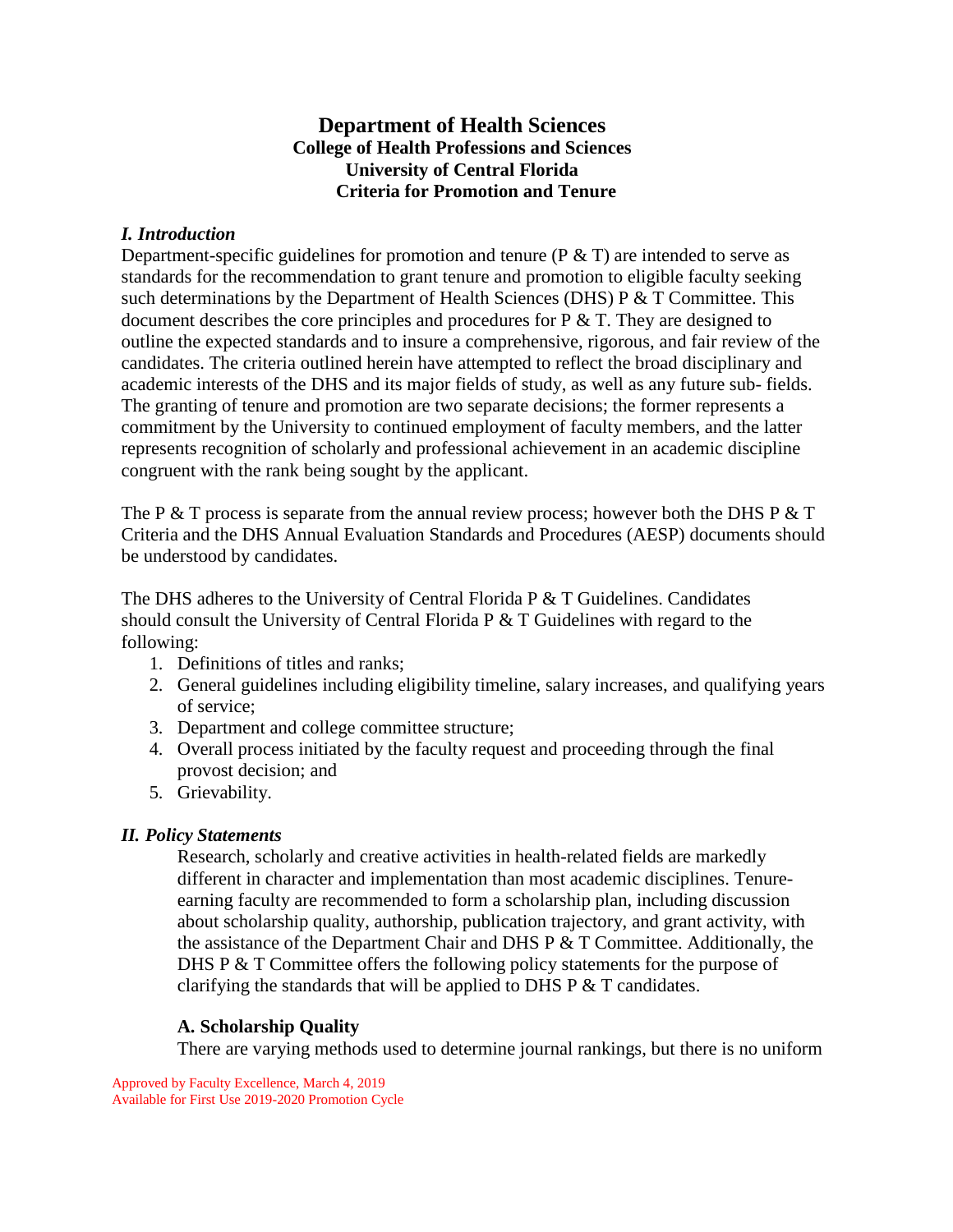agreement within the academy on this issue. In general, rankings are based on the size of the readership of a journal and/or the difficulty in having an article accepted for publication in that journal. It is worth noting that the respect and esteem faculty in various departments/schools give a journal can also be based on the citation frequency of the journal or the national/international ranking and prestige of a journal over many years. It should be remarked, however, that the acceptance rate of many of the top ranked journals can be less than 1% and eminent scholars from the most prestigious medical and/or schools of allied health regularly compete for acceptance and placement in these publications. Therefore, it should be recognized that many, if not the majority, of the most highly ranked health care journals do not always represent a realistic opportunity for publication, particularly for tenure-earning faculty in undergraduate and clinical doctorate programs. On the other hand, when tenureearning faculty are able to publish in the highest ranked journals, it can, by defacto, be interpreted as a strong indicator of the quality of the scholarship contained in the publication(s).

Accordingly, the DHS P  $&$  T Committee will give due consideration to the overall quality and reputation of the journals that candidates have published in, but will generally place a greater emphasis on the quality of the applicant's scholarship itself. Nor will the P & T Committee establish a rigid ranking of journals due to the large number of health care related publications. The candidate should provide information in their portfolio that is relevant to quality or the generally accepted rankings of the particular journals in which he or she is published. As evidence of the quality of the scholarship and irrespective of publication forum, the candidate should offer evidence as to the frequency to which their scholarship has been cited and/or positively discussed by other scholars in the field.

Candidates for tenure and promotion to associate professor should consult with the Department Chair, the DHS  $P \& T$  Committee and their professional discipline mentors to be advised regarding acceptable journals.

#### **B. Authorship**

Lead authorship is seen as evidence of the faculty member's maturation in their field of scholarship and lead authorship is expected. Faculty should strive to become the senior author on multi-authored articles to show their growing prominence among the scholars in their field. That said, co-authorship is an activity that is also encouraged. Candidates who co-author articles will be required to provide tangible evidence of their scholarly contributions.

#### **C. Publication Trajectory**

One aspect of health care scholarship that is often overlooked by those outside of the field is that it tends to be reactive in nature. Health care scholars often react cautiously to the ever-changing mortality and morbidity statistics in their region of the country through ongoing observation of the degree of demand for specialized services, the health care system's response to specific societal needs, and/or to the analysis of novel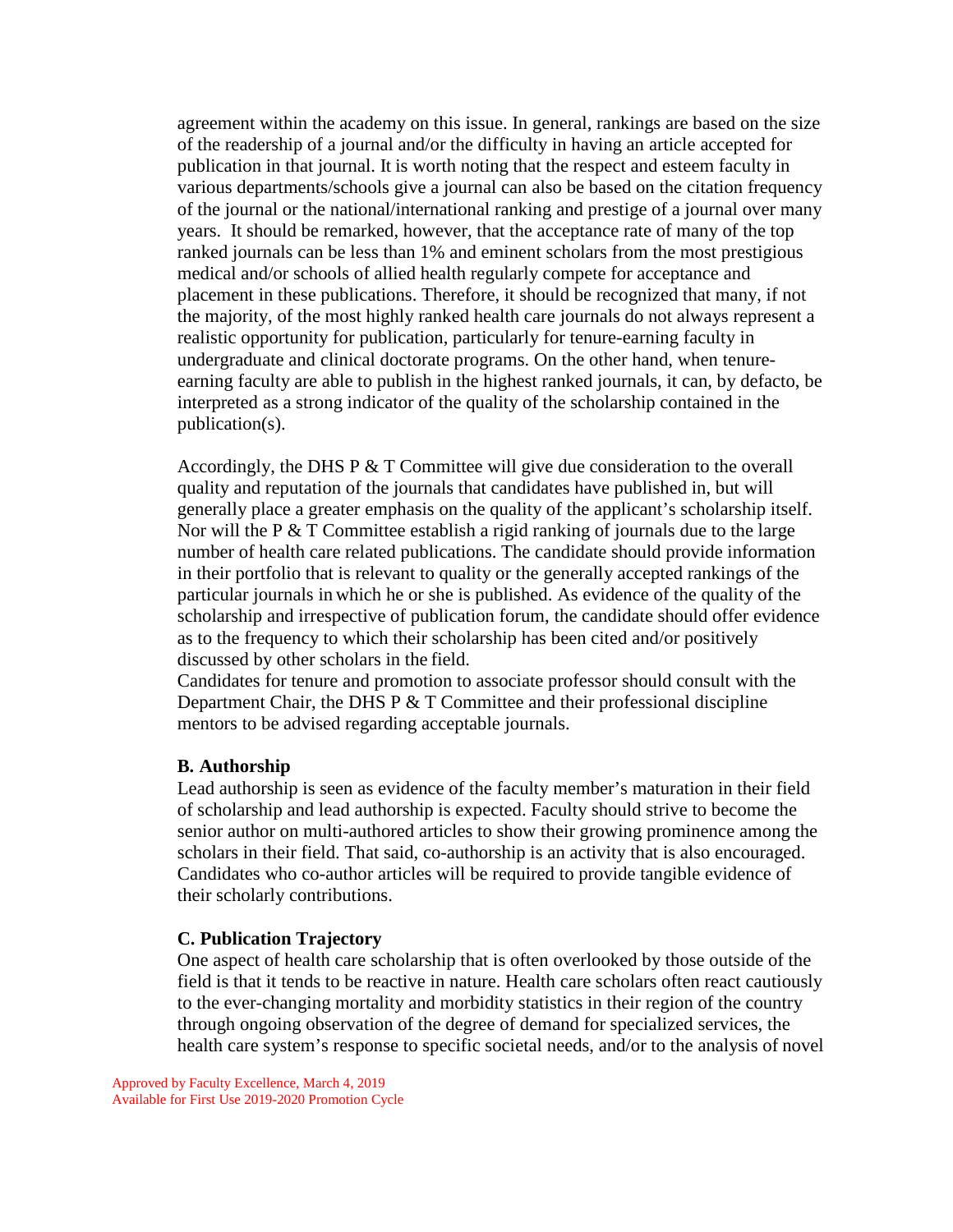epidemiological trends in the population; a process that often takes years until there is sufficient data to make an article publishable in a ranked journal. Accordingly, it may take some time for the new health care scholar to recognize and establish a scholarship focus and identify issues that are worthy of ongoing focused study and publication and that in the long run might have a substantial impact on their field. That said, tenureearning faculty should take care to avoid clustering publications towards the end of their probationary period, which can be problematic in the tenure and promotion process.

#### **D. Grant Activity**

Externally funded grants and contract activity, while encouraged and highly valued by the DHS, are usually not available in large dollar amounts for health care scholarship in the clinical health sciences. The reason for the dearth of funding opportunities is that most of the ground-breaking knowledge in health care is developed primarily through bench or basic science research. Translational research, or bench-to-bedside investigation, that is most frequently done by faculty in health science and first professional programs, typically comes much later in the knowledge development process. Such studies, while necessary to advance day-to-day patient care or to promote major health care initiatives, are not as highly valued by federal or state funding agencies. Nevertheless, health science/clinical research is necessary to enhance patient care protocols, improve individual patient outcomes, and promote wellness. Consequently, in the real world, a significant amount of the needed health science/clinical research is developed and implemented by the people who are already being paid to do so, namely those who are on the front lines of actual health care delivery. As a general rule, the most successful health science/clinical researchers have ready access to patients and research quality equipment through university-based hospitals or specialty clinics. While the ongoing development of the Medical City at Lake Nona can be expected to be a major driver of health science/clinically-based research in the future, realistically, it will be many years before the full potential of the infrastructure being created there is reached.

In the meantime, it is likely that clinical health science researchers in the DHS will be forced to continue to rely on modestly-funded community partnerships, internal grants, and/or small-scale funding for pilot health science/clinical studies. It is, therefore, the policy of the DHS that high dollar amount externally funded research activity will not automatically be required to achieve tenure and promotion. However, tenure-earning faculty members are strongly encouraged to seek federal, state, and local funds to help support their research endeavors. If funded research is pursued by a faculty member, all of the research that results in published scholarship, regardless of the venue, will be counted towards promotion and tenure.

#### *III. Performance Categories for Promotion and Tenure*

The Department of Health Sciences recognizes three basic categories of activities as essential to the promotion process. They are Teaching; Research, Scholarly and Creative Activities; and Service. Below, typical activities for each area of activity are listed, although in some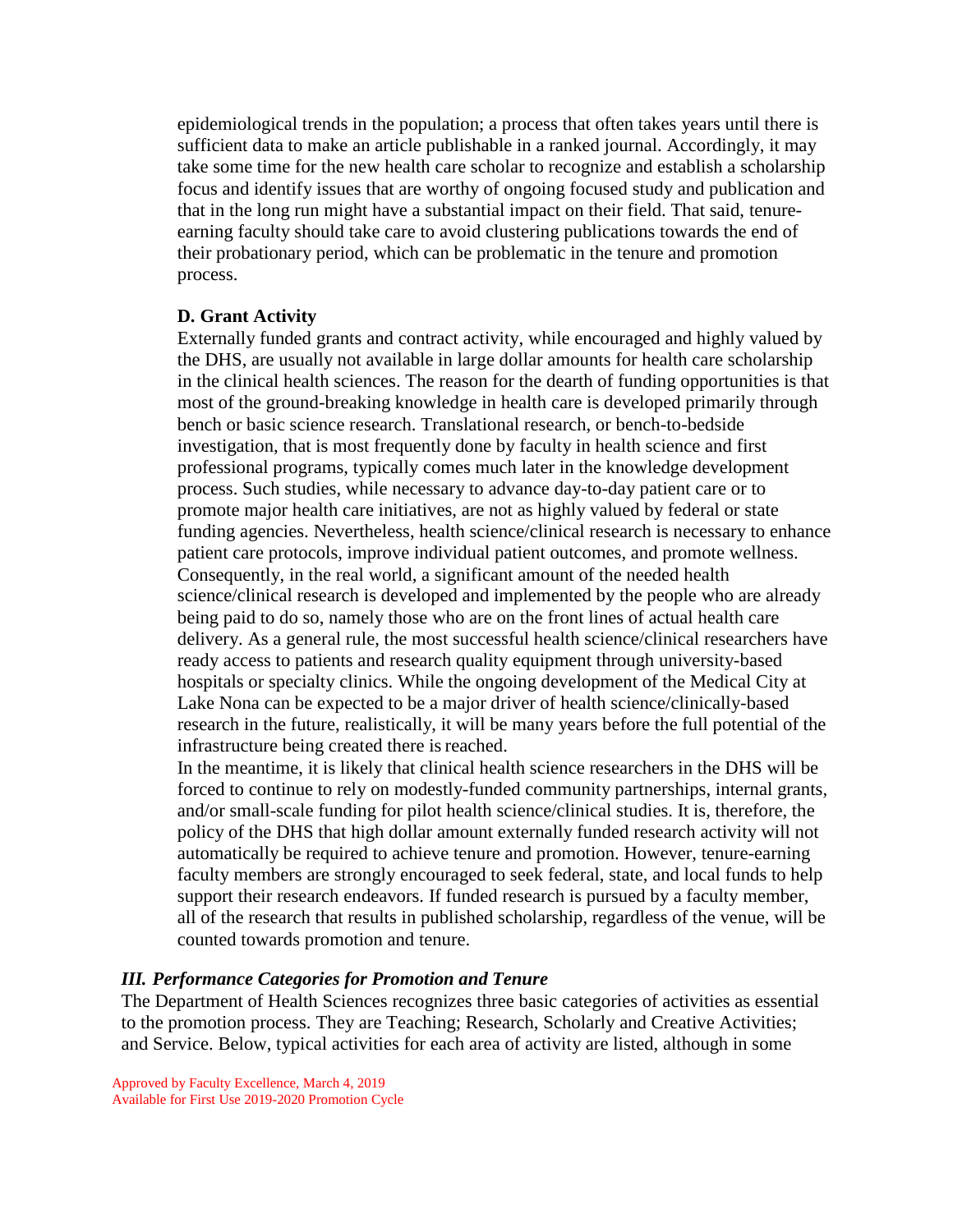cases other non-specified activities may be considered acceptable.

# **A. Teaching**

- 1. Course instruction (face-to-face, online, mixed-mode)
- 2. Direction of independent studies, student research projects, internships, theses, and dissertations
- 3. Academic advising
- 4. Involvement and participation in workshops, seminars, and other forums that aim to improve instruction and advisement
- 5. Program and course development

# **B. Research, Scholarly & Creative Activities**

- 1. Publications
	- a. Publications in refereed journals (in either paper or electronic format), academic reviews, and in original scholarly books
	- b. Book chapters, research monographs, anthologies, peer-reviewed technical reports, and refereed conference proceedings
	- c. Book reviews, technical reports, and articles published in outlets that are not peer-reviewed and are not necessarily targeted to a scholarly audience
- 2. Preparation, proposal submission, and/or acquisition of grants or contracts to conduct research is strongly encouraged but not necessarily expected of all candidates
- 3. Other scholarly activity
	- a. Research activity may also be demonstrated through presentations at national and regional meetings, invited lectures, and by citation from other others in the field

# **C. Service**

- 1. Service to the Department, College, and University
	- a. Activity devoted to improving the administrative functions, mission, vision, and/or goals of the Department, College, and University
	- b. Seeking and developing new ways to improve student performance and make long-lasting contributions to the Department, College, and University
	- c. Participation in conferences, courses, workshops, seminars, and acquisition of certifications, degrees and/or credentials that are relevant to the candidate's duties
- 2. Service to the scholarly discipline
	- a. Participation in professional organizations related to the candidate's discipline or role
	- b. Holding office in scholarly or professional organizations
	- c. Serving on or chairing committees in scholarly or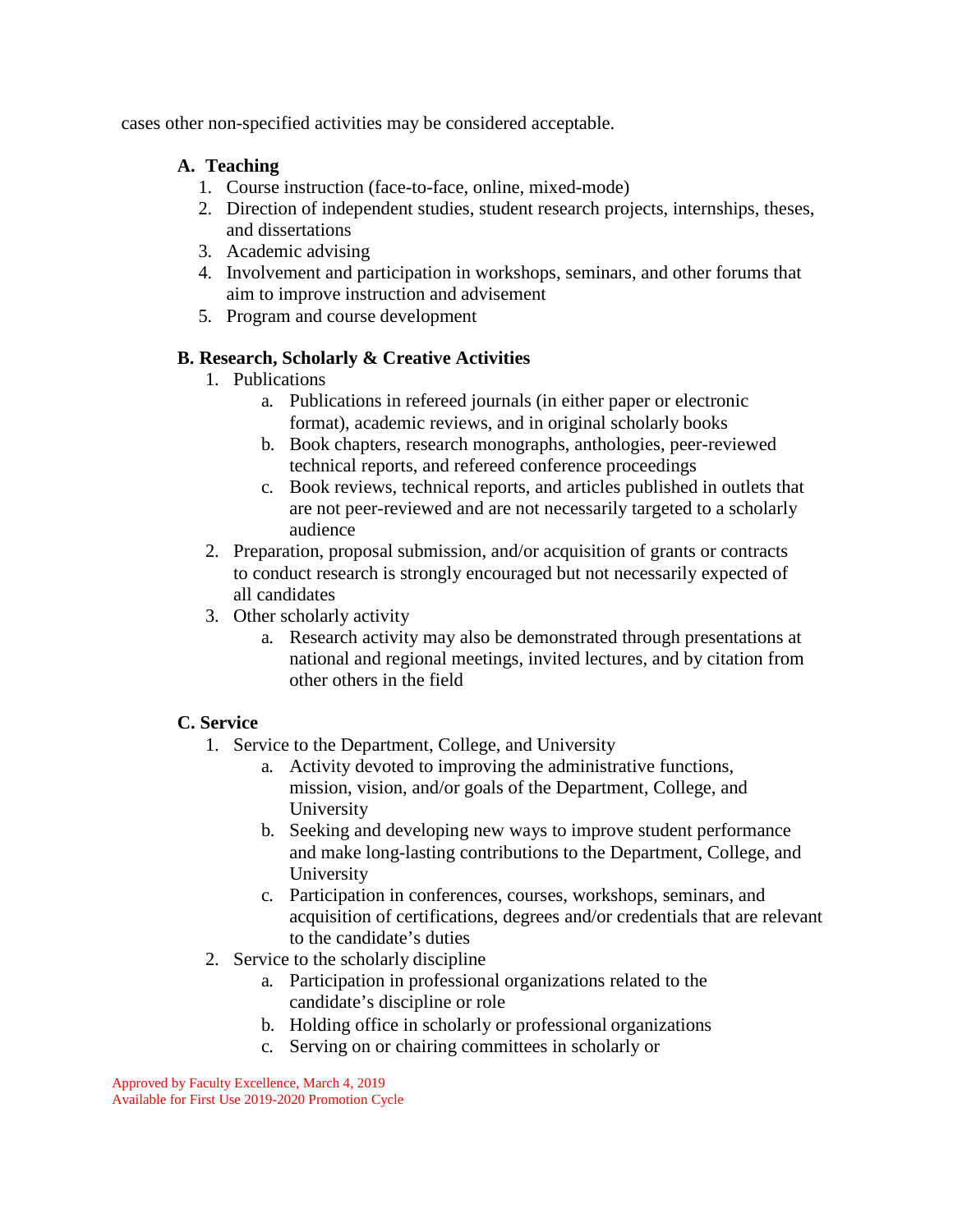professional organizations

- d. Reviews or other critical assessments of scholarly work, including reviews of journal articles, books, and grant applications
- 3. Activity that utilizes professional background and expertise to serve the community outside of the University
	- a. Preparation, proposal submission, and/or acquisition of nonresearch grants and contracts
	- b. Presentations to community groups
	- c. Participation on boards or working groups that seek to improve, directly deliver health care services or develop health care policy
	- d. Service on or holding office in civic organizations
- 4. Clinical service (if assigned)

Other activities may be included by negotiation or special circumstance recognized by the Department Chair or the DHS P  $&$  T Committee. In the DHS, these activities are generally administrative or clinical practice activities that fall under the heading of "other university duties".

# *IV. Guidelines for Tenure*

It is incumbent upon each candidate to demonstrate that prior to earning tenure they have established a strong record of successful teaching; research, scholarly and creative activities; and service activities that will be sustained throughout their academic careers. Faculty members seeking tenure must provide evidence of achievement in the three categories of performance.

Evidence of academic performance shall be consistent with the candidate's number of years of experience and academic development opportunities, and shall meet all Department, College, and University expectations. Achievement in both teaching and research, and the promise of continued excellence, is necessary for tenure. An appropriate amount of service activity is also required. To acquire tenure, candidates must demonstrate a significant positive contribution to their discipline, the Department, College, and University, with the promise of continued contribution.

## **A. Teaching Performance**

- 1. Teaching is an essential function of faculty in the Department of Health Sciences, and consequently all candidates are expected to demonstrate satisfactory performance in this area.
- 2. The supporting materials used as quality indicators of teaching will include the annual performance evaluations from the Chair and cumulative progress evaluations (CPE)

by the DHS P & T Committee. The quality of teaching performance will be judged holistically on accomplishments through all tenure earning years, and any discrete year will not be used as an overall indicator of performance.

3. Evidence of quality of teaching must also include student evaluation summaries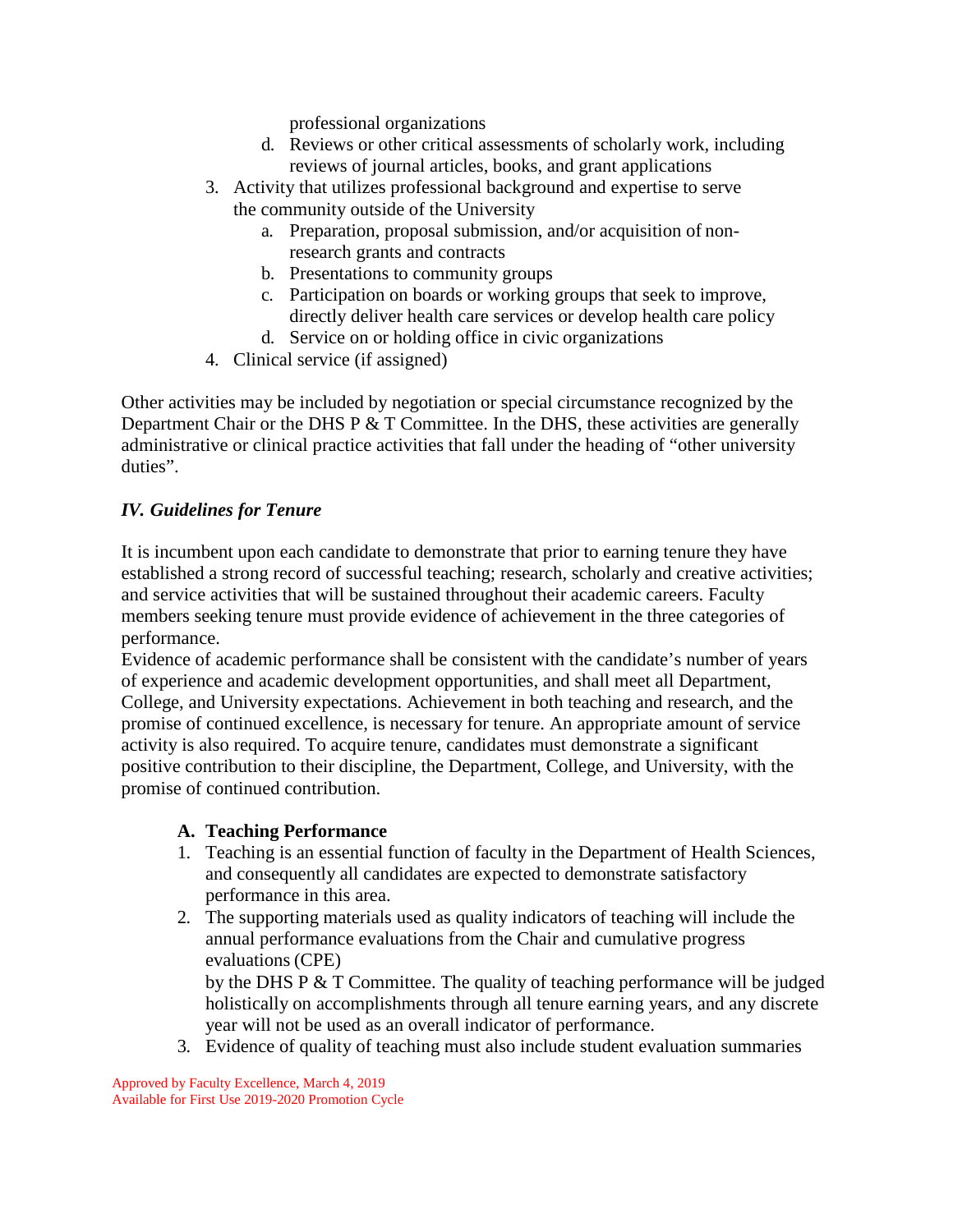for all courses for which the candidate was the instructor of record during the tenure- earning years, provided student evaluations are available for the courses taught.

- 4. The candidate may also provide other evidence of quality including course syllabi, course examinations, grade distribution data, special reviews, peer visits, evidence of learning outcomes, and/or other information that the candidate deems appropriate.
- 5. The evidence provided will be interpreted in terms of the types of courses taught, the academic level of the students, and the instructor's familiarity with the subject matter (e.g. new course preparation).

# **B. Research, Scholarly & Creative Activities**

P & T decisions place the greatest weight on effectiveness in Research, Scholarly & Creative Activities. The following are the criteria from which success and effectiveness in research will be assessed.

- 1. Publications
	- a. The greatest weight will be given to publications in refereed journals (in either paper or electronic format), academic reviews, and in original scholarly books. Candidates should provide evidence to both the quality of the individual article (e.g. citations, reviews) and the quality of the journal or review will be considered (e.g. journal rankings, readership).
	- b. Book chapters, research monographs, anthologies, peer-reviewed technical reports, and refereed conference proceedings are next in importance.
	- c. Book reviews, technical reports, and articles published in outlets that are not peer-reviewed and are not necessarily targeted to a scholarly audience will receive less weight as evidence of research activities.
- 2. Preparation, proposal submission, and/or acquisition of grants or contracts to conduct research is strongly encouraged but not necessarily expected of all candidates. When a candidate for promotion and/or tenure chooses to use their time to pursue externally-funded grants or contract they should be aware that:
	- a. Competitive research grants at the national, state, local or institutional level will be considered evidence of research activity in promotion and tenure decisions.
	- b. Non-competitive research grants and contracts will receive less weight as evidence of research activity in promotion and tenure decisions.
- 3. Grant and contract acquisition to support scholarly research is strongly encouraged. Grants and contracts that are not accompanied by scholarly contributions, however, will not meet the minimum expectations for tenure. In lieu of journal publications, candidates must provide evidence of scholarly productivity comparable to such publications and prepared manuscripts.
- 4. The supporting materials used as quality indicators of research will also include the annual performance evaluations from the Chair and cumulative progress evaluations (CPE) by the DHS P  $&$  T Committee. The quality of research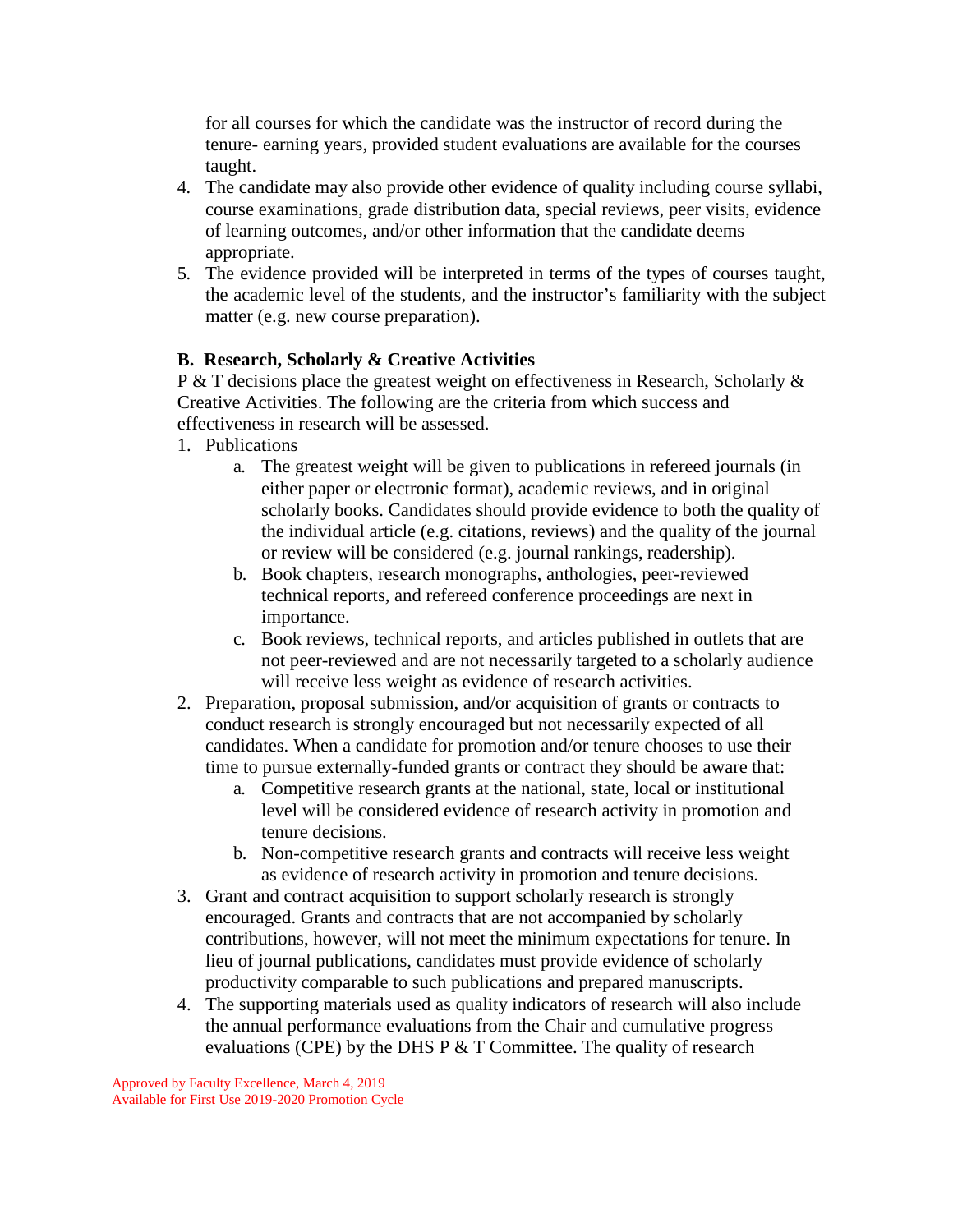performance will be judged holistically on accomplishments through all tenure earning years, and any discrete year will not be used as an overall indicator of performance.

# **C. Service Performance**

- 1. Candidates are expected to provide evidence of service on departmental and/or college committees/tasks. While the amount of activity expected is modest, particularly in the early stages of the probationary period, the quality of service must consistently be above satisfactory.
- 2. If assigned, clinical service that includes the development of innovative clinical programs or those that represent a significant expansion of a current clinical program, will also be evaluated.
- 3. The supporting materials used as quality indicators of service will also include the annual performance evaluations from the Chair and cumulative progress evaluations (CPE) by the DHS P  $&$  T Committee. The quality of service performance will be judged holistically on accomplishments through all tenure earning years, and any discrete year will not be used as an overall indicator of performance.

# *V. Guidelines for Promotion*

As with the tenure criteria, the broad range of legitimate activities possible for faculty to participate in and the multi-disciplinary character of the DHS precludes extensive specification of criteria for promotion. Beyond the general criteria for promotion provided here, candidates qualifications must be considered on a case-by-case basis and candidates are encouraged to consult with the Department Chair and DHS P & T Committee.

## **A. Associate Professor**

The expectations for promotion to the rank of associate professor includes the demonstration of excellence in the quality of teaching; research, scholarly and creative activities; and service activities and the promise of continued contribution.

- 1. In teaching, the candidate must provide evidence of sustained quality that is satisfactory.
- 2. In research, scholarly and creative activities, the candidate must provide evidence of a record of distinction in research and the promise of continued contribution. The development of an independent line of research and the establishment of a national reputation based on research contributions in one's field serve as indices of the impact of research endeavors.
	- a. Evidence must include publications in indexed, refereed journals; reviews; monographs; books; and other literary forums within the appropriate discipline.
	- b. Both quality and quantity are required: the quality and impact (as evidenced by citations, journal rankings, and/or outside consultant review) of the candidate's research, however, must be considered as more important than quantity in evaluating the candidate's accomplishments.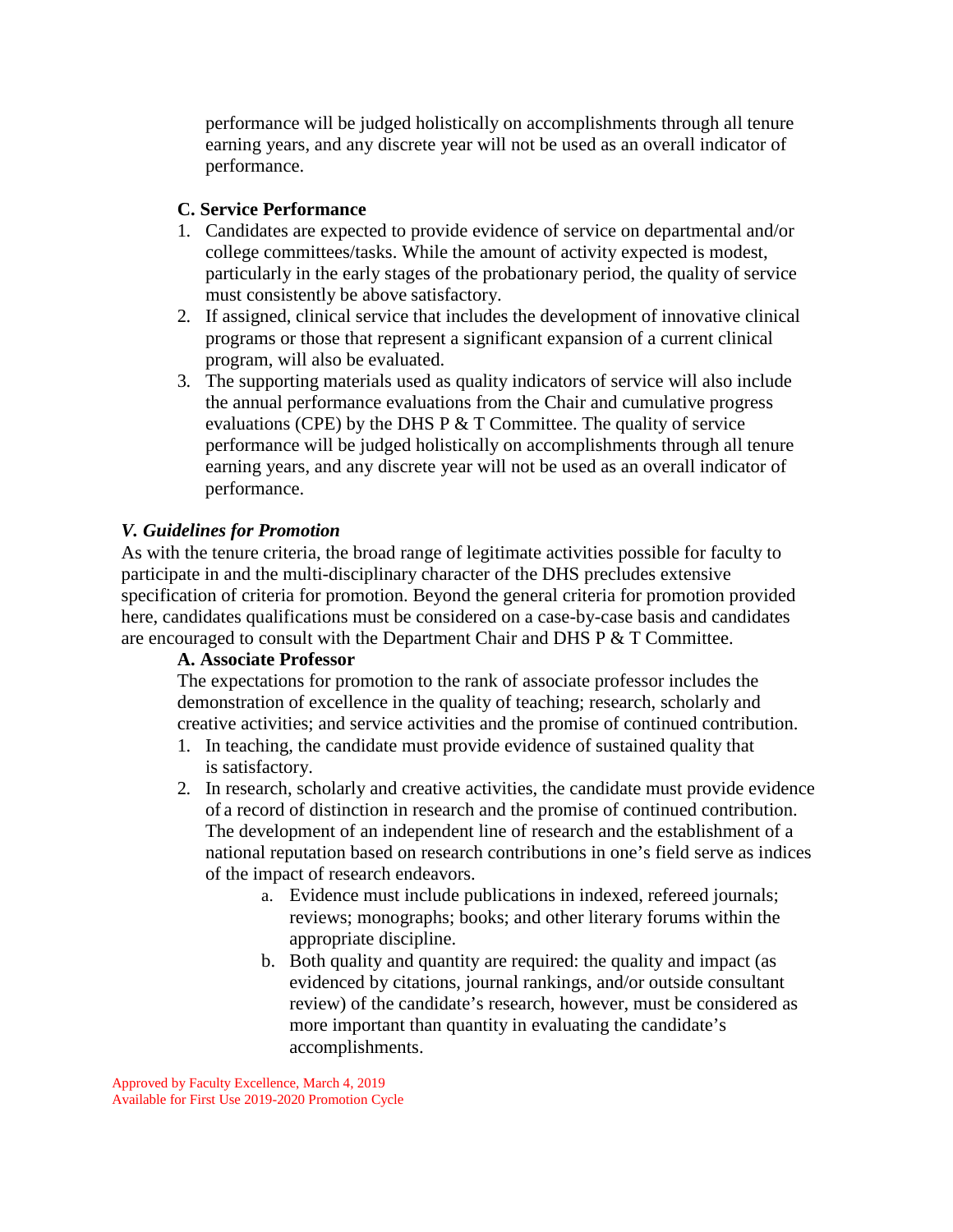- c. The majority of a candidate's scholarly activity must be within a specific focus in order to establish his or her expertise in their field.
- d. Success in attracting external funding (principal investigator or co- investigator on competitive grant or contract) is strong evidence of progress toward establishing a national research reputation.
- 3. Candidates must have a strong record of excellence in service. This may take the form of service to the discipline through its professional organizations, Department, College, University, or community.

# **B. Professor**

The expectations for promotion to the rank of full professor include the demonstration of excellence in the quality of teaching; research, scholarly and creative activities; and service activities and the promise of continued contribution.

- 1. In teaching, the candidate must provide evidence of sustained quality that is above satisfactory.
- 2. To qualify for promotion to full professor, candidates must demonstrate performance in research, scholarly and creative activities that provides them national or international recognition, distinguishes them from faculty of other ranks, and reflects the potential for continued excellence.
	- a. Conventional evidence includes publications and citation by other scholars. Both quality and quantity of publications are important, and a substantial number of publications since promotion to Associate Professor is required.
- 3. In service, candidates must have a very strong record of excellence. This may take the form of exemplary service to the discipline through its professional organizations, Department, College, University, or community.
	- a. Examples of exemplary service may include, but not be limited to, elected or leadership roles in the Faculty Senate, Standing or Ad Hoc University committees, or state or national professional organizations.

## *V. Committee Procedures*

The DHS P & T Committee shall be composed according to the current UCF and Collective Bargaining Agreement stipulations.

Each spring, the P  $&$  T Committee shall elect a Committee Chair to serve for a period of one calendar year. The individual elected to Chair the  $P \& T$  Committee shall assume duties immediately after being elected in the fall Semester. In the fall, the  $P \& T$  Committee Chair shall contact the Department Chair and request the names of faculty who require review during his/her tenure as P & T Committee Chair.

The P & T Committee Chair will be responsible to call meetings and perform other necessary